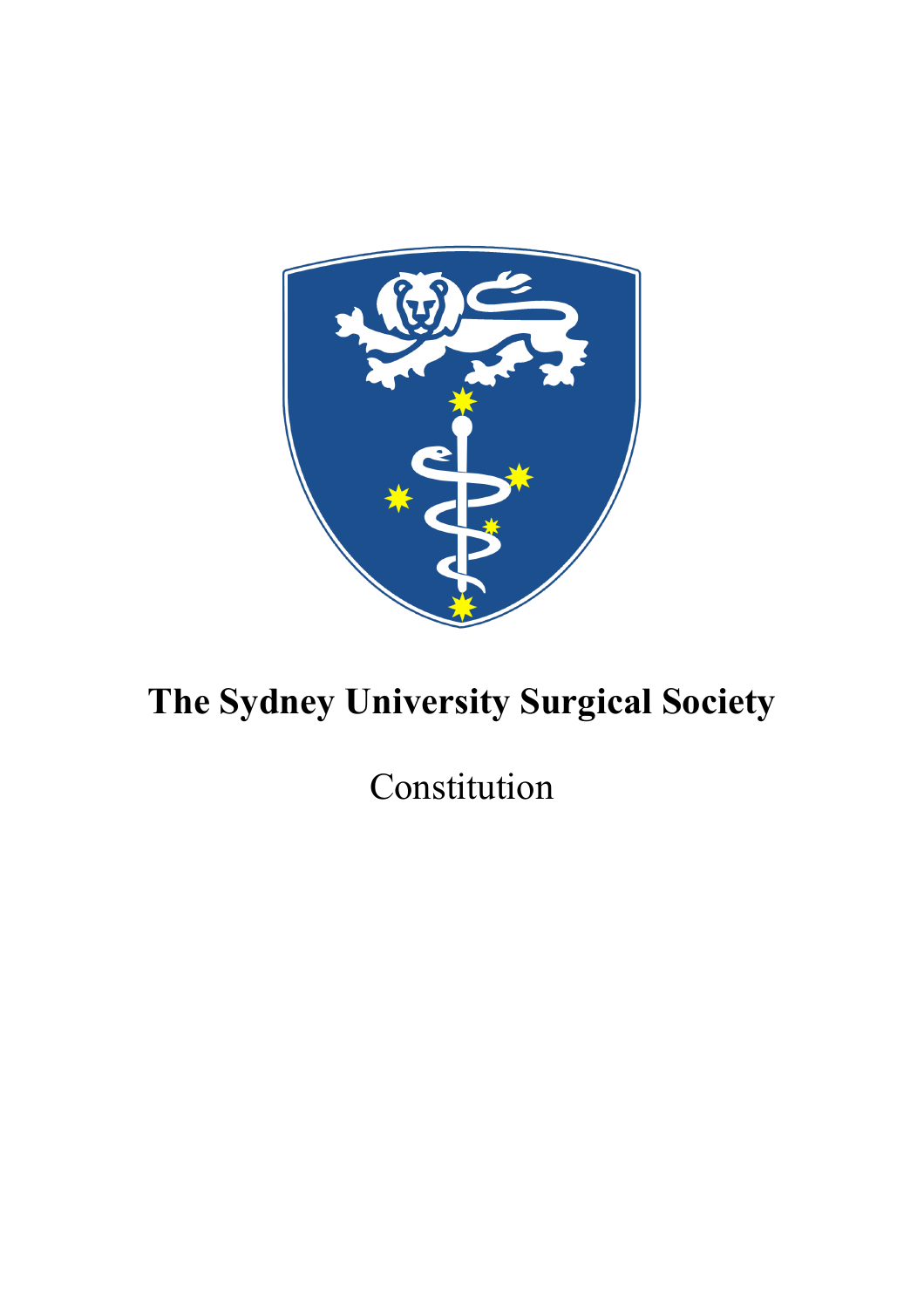# **1. Name**

1.1. The name of the Society shall be "Sydney University Surgical Society" (Hereinafter referred to as 'the Society').

### **2. Aims**

- 2.1. The aims of the Society shall be to:
	- 2.1.1. To foster and promote surgical education for medical students at the University of Sydney.
	- 2.1.2. To foster and promote the development of the 9 surgical competencies as outlined by the Royal Australian College of Surgeons:
		- 2.1.2.1. Technical expertise
		- 2.1.2.2. Medical expertise
		- 2.1.2.3. Judgment clinical decision making
		- 2.1.2.4. Communication
		- 2.1.2.5. Collaboration
		- 2.1.2.6. Management and leadership
		- 2.1.2.7. Health advocacy
		- 2.1.2.8. Scholar and teacher
		- 2.1.2.9 Professionalism and ethics
	- 2.1.3. To promote and encourage communication between students and surgeons, with an emphasis upon the establishment educational exchange and mentorship.
	- 2.1.4. To provide educational opportunities for students in such forums, but not limited to: lectures, skills workshops, and experiences in operating theatres
	- 2.1.5. To provide opportunities for interaction between students interested in surgery.
- 2.2. The Society will undertake the following activities to achieve its aims:
	- 2.2.1. Surgical case conferences and presentations.
	- 2.2.2. Practical skills sessions focused on developing technical skills.
	- 2.2.3. Developing teaching skills in society members so they can pass on their knowledge efficiently and appropriately.
	- 2.2.4. Fostering research by providing its members with information regarding research opportunities.
	- 2.2.5. To organise informal events to encourage social interaction between students with an interest in surgery.
	- 2.2.6. Health advocacy events including fundraising for charitable surgical organisations and raising awareness of significant healthcare related issues.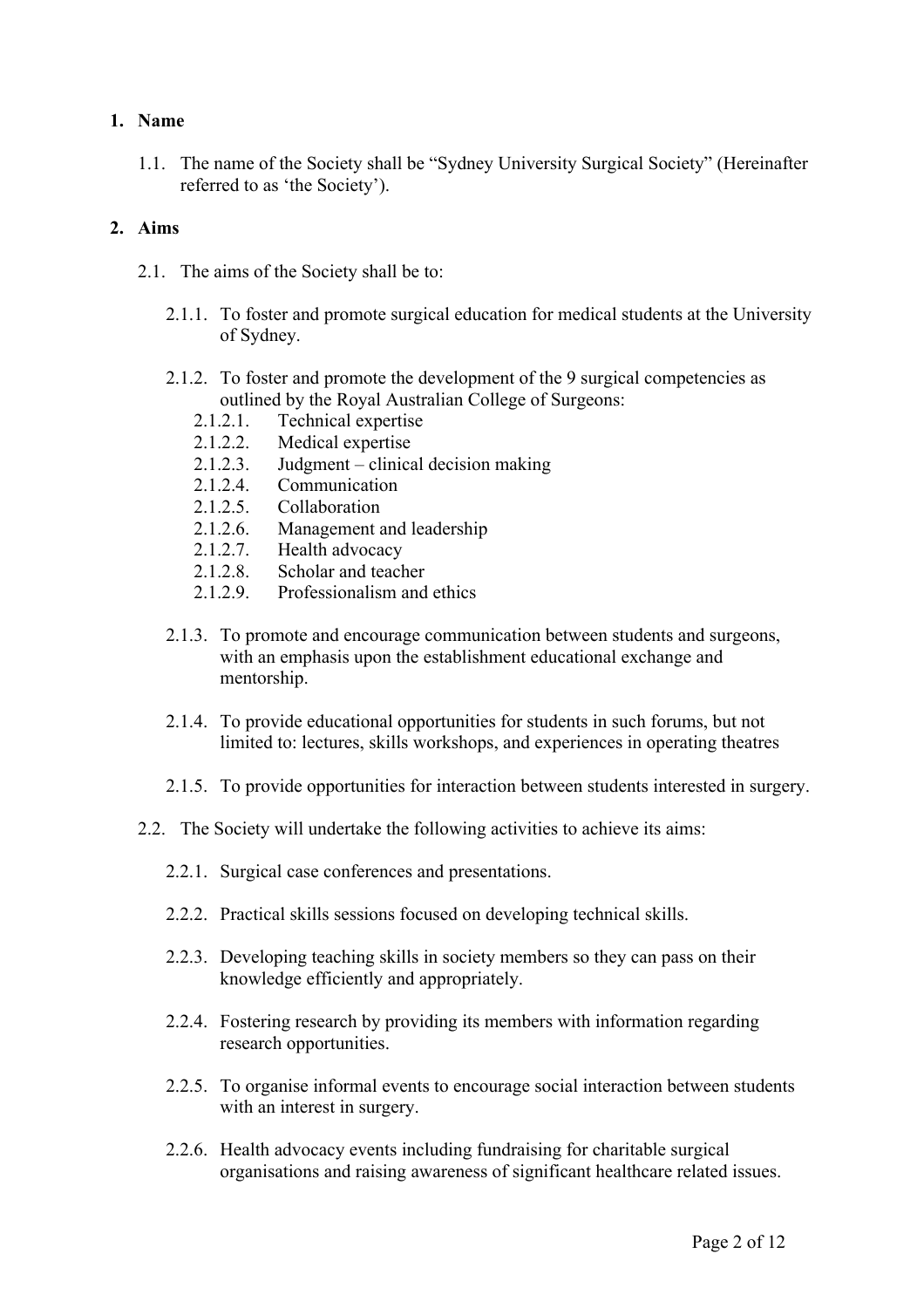2.2.7. To organise informal events to encourage social interaction between students with an interest in surgery.

### **3. Membership**

- 3.1. The classes of annual Membership shall be:
	- 3.1.1. Ordinary Membership

All Persons enrolled in the Sydney Medical Program in the Sydney Medical School of The University of Sydney shall be eligible for Ordinary Membership of the Society. Any Ordinary Member shall hold one vote at all meetings and elections of the Society at which they are in attendance, either physically or by teleconference.

3.1.2. Honorary Membership

Honorary Membership can be granted to any person by a two-thirds majority vote at a General Meeting. Honorary Membership may be terminated by a twothirds majority vote at a General Meeting. Honorary Members are not eligible to hold Executive positions, vote in elections or vote at meetings of the Society. Any member of the Executive of the Society who successfully completes a term in office shall automatically become an Honorary Member of the Society.

- 3.2. A person deemed an Ordinary Member or Honorary Member of the Society is henceforth bound by this Constitution.
- 3.3. No subscription fees will be levied for Ordinary or Honorary Membership.
- 3.4. The Council reserves the right to charge individuals a nominal fee for participation in events run by the Society.

# **4. The Council**

- 4.1. The Society shall have an Executive consisting of:
	- 4.1.1. President
	- 4.1.2. Vice-President
	- 4.1.3. Secretary
	- 4.1.4 Treasurer
- 4.2. The Executive shall have power to manage the Society in accordance with this **Constitution**
- 4.3. The Society shall have a Committee consisting of:
	- 4.3.1. Research and Communications Officer
	- 4.3.2. Skills Lab Coordinator
	- 4.3.3. Stage 1 Representative
	- 4.3.4. Stage 2 Representative
	- 4.3.5. six (6) Clinical School Representative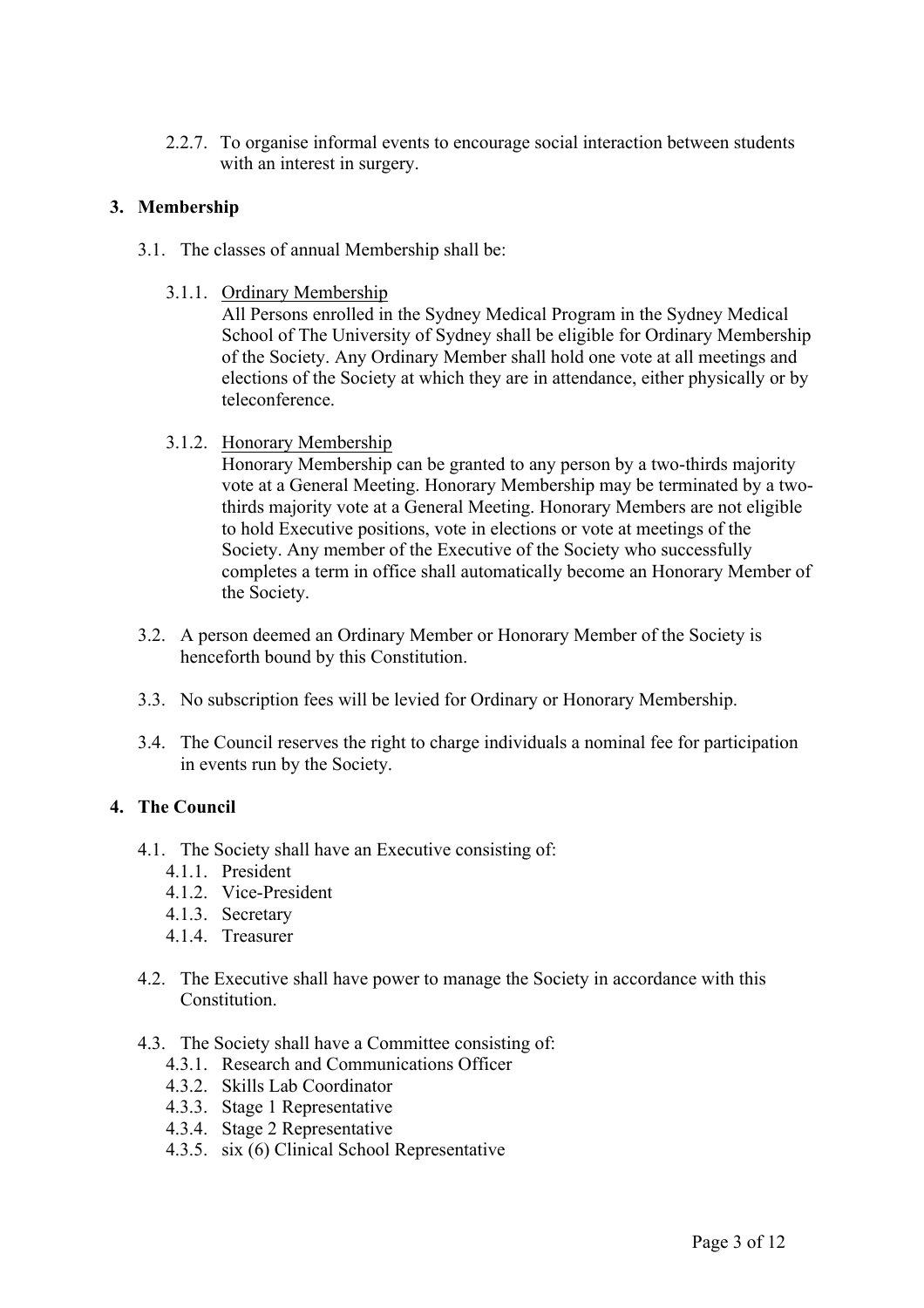- 4.4. The Executive and the Committee, together make up the Council.
- 4.5. Attendance of Council Members at Council and General Meetings is obligatory. Any Council Member who does not attend three consecutive meetings without leave can be dismissed from the Council by a two-thirds majority vote of those Ordinary Members and Honorary Members who would otherwise be eligible for Ordinary Membership in attendance at an Ordinary Meeting.
- 4.6. Council Members who hold positions on committees of other surgically-related associations or societies must disclose this fact upon nomination for election or at the earliest juncture if they acquire the position during their Council tenure. A Council Member who does not disclose this information to the Council is liable to be removed from their position and an election held to Elect a replacement.
- 4.7. Where a Council Member concurrently serving on another surgically-related association or committee is deemed not to be fulfilling their elected duties, the Executive shall have the power to remove said Councilor from their position and replace them at an Election. Before action to remove a Council Member may be taken, the Executive must take steps for redress. This shall take the form of no less than two (2) official warnings over a period of no less than two (2) months communicated by electronic mail to the offending party by the Secretary and/or President. To remove a Council Member, the Executive must vote at an Council Meeting with no less than four (4) votes favouring removal. The Council Member involved shall have the right to speak against the motion for their removal.

### **5. Duties of the council members**

- 5.1. The President shall:
	- 5.1.1. Plan the Society's activities in consultation with the Executive and Committee.
	- 5.1.2. Liaise with the Executive and any Committees formed by the Society.
	- 5.1.3. Ensure an adequate handover, including any documents and materials, to the following Executive.
	- 5.1.4. Act as the public spokesperson for the Society.
	- 5.1.5. May delegate tasks to the members of the Executive and/or Committee as required to ensure the achievement of the Society's aims and objectives as set out in Section 2.
	- 5.1.6. Ensure open and accountable governance through adequate discourse with the Executive, Committee and membership.
	- 5.1.7. Shall chair General Meetings of the Society.
	- 5.1.8. Serve as Immediate Past President in the six months following their tenure as President, and will, in this capacity, be eligible to attend and provide reports at Ordinary Meetings.
- 5.2. The Vice-President shall:
	- 5.2.1. Deputise for the President.
	- 5.2.2. Liaise with the President and support him/her in any roles and responsibilities necessary to carry out the efficient running of the Society.
	- 5.2.3. Plan and implement Society events of an educational nature.
	- 5.2.4. Oversee activities of the Society relating to matters of education and research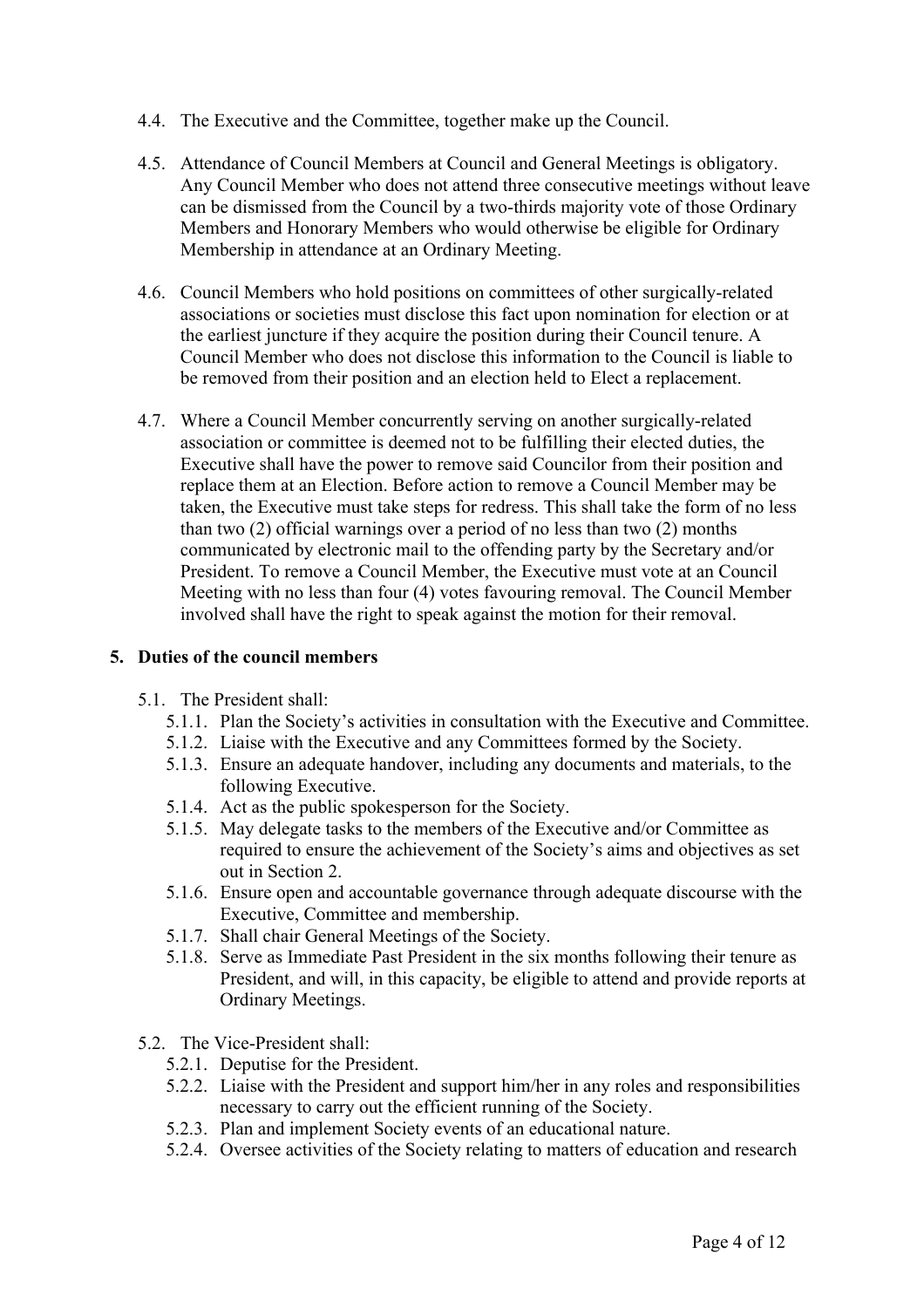- 5.2.5. Become the Caretaker President in the case where the President is no longer able to fulfill his/her duties, until such time as an Election can occur to fill the position of the President.
- 5.2.6. Liaise directly with Stage and Clinical School Representatives so as to ensure the Society maintains an active presence across all Clinical Schools.
- 5.2.7. Liaise with the Research and Communications Officer to maintain the Society's online presence.
- 5.2.8. Liaise with the Skills Lab Coordinator to oversee and ensure the proper upkeep and maintenance of the Blackburn Clinical Skills Laboratory.
- 5.3. The Secretary shall:
	- 5.3.1. Conduct the correspondence of the Society.
	- 5.3.2. Book meeting rooms for the Society.
	- 5.3.3. Keep minutes of the proceedings of all Society meetings.
	- 5.3.4. Maintain the records and documents of the Society.
	- 5.3.5. Maintain a list of current Members.
	- 5.3.6. Act as the primary contact for members and the public seeking correspondence with the Society.
	- 5.3.7. Act as a designated contact for all clubs and societies with whom the Society has a reciprocal relationship or affiliation.
	- 5.3.8. Compile and maintain a contact list of alumni of the Society's Executive for future reference and will manage alumni relations as the Council sees fit.
- 5.4. The Treasurer shall:
	- 5.4.1. Maintain the Society's finances.
	- 5.4.2. Present to the Annual General Meeting of the Society a report detailing the financial activity and status of the Society.
	- 5.4.3. Ensure an adequate handover, including any documents and materials, to the following Executive.
- 5.5. The Research and Communications Officer shall:
	- 5.5.1. Facilitate potential research partnerships and opportunities which members of the Society may benefit from.
	- 5.5.2. Remain abreast of upcoming conferences, teaching meetings, symposia and the link which have particular pertinence to members of the Society.
	- 5.5.3. Maintain the Society's website in terms of both software and infrastructure.
	- 5.5.4. Keep the Society's online presence up to date by posting news, events and topics as directed by the Council.
	- 5.5.5. Communicate with the Vice-President on matters relating to their activities as specified in Section.
- 5.6. The Skills Lab Coordinator shall:
	- 5.6.1. See to the day to day running and upkeep of the Blackburn Clinical Skills Lab paying particular attention to the state of the facilities as well as the adequate supply of consumables.
	- 5.6.2. Ensure his/her skills are adequate to organize and facilitate the teaching of clinical skills within the Blackburn Clinical Skills Lab.
	- 5.6.3. Help plan and coordinate events run by the Society with particular focus on clinical skills.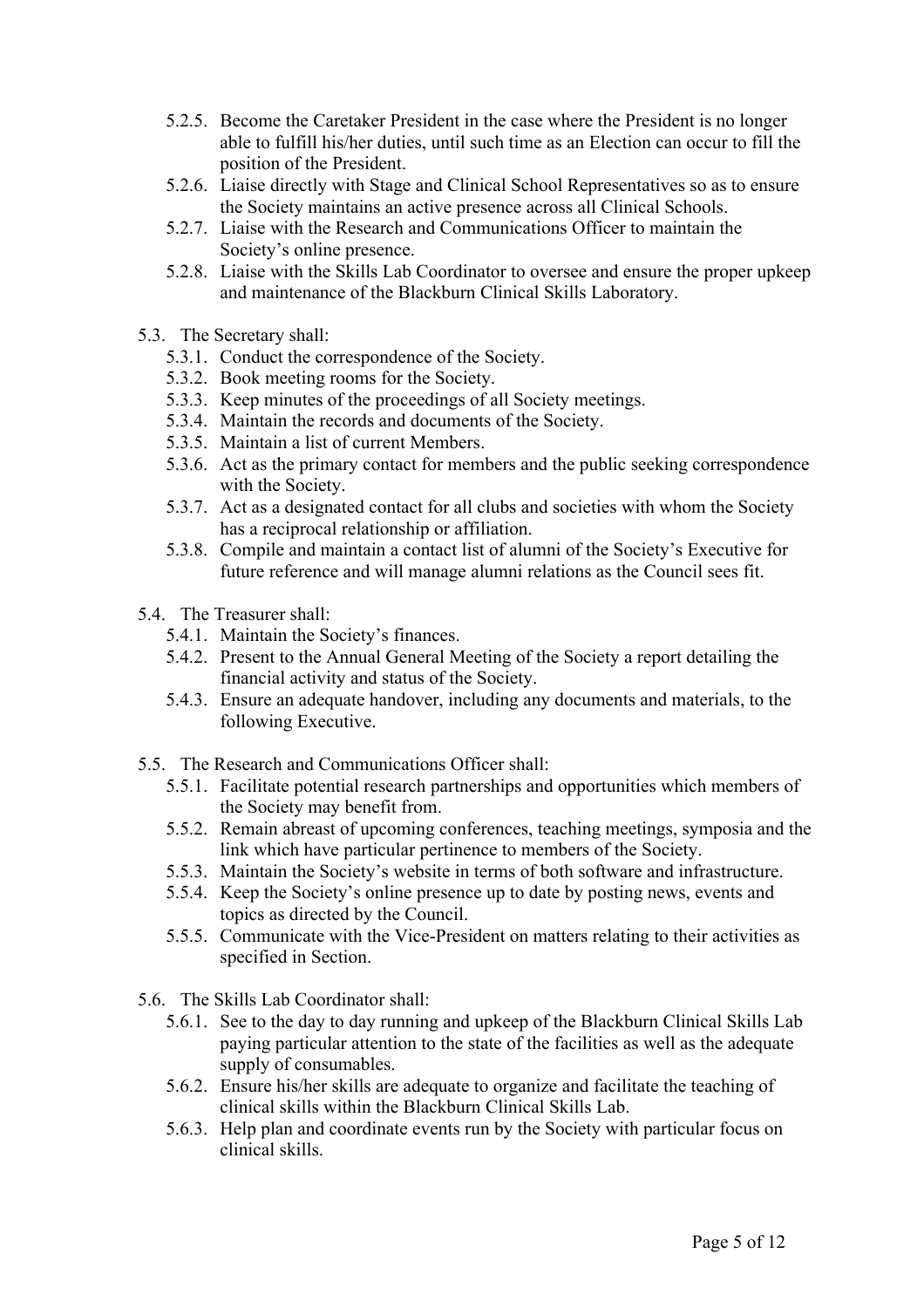- 5.6.4. Ensure after hours access to the Clinical Skills Lab is available for the Society Council.
- 5.6.5. Communicate with the Vice-President on matters relating to their activities as specified in Section 5.6.
- 5.7. Stage Representatives shall:
	- 5.7.1. Promote the Society and its aims and objectives to their respective Stage groups.
	- 5.7.2. Organise lectures and tutorials with relevance to current topics of study within their Stage curriculum.
	- 5.7.3. Contribute to any events as the Executive sees fit.
	- 5.7.4. Communicate with the Council regarding any Society events that they may wish to hold.
	- 5.7.5. Collaborate with the Vice-President on matters relating to their activities as specified in Section 5.8.
- 5.8. Clinical School Representatives shall:
	- 5.8.1. Promote the Society and its aims and objectives at their respective Clinical Schools.
	- 5.8.2. Be responsible for organising Society activities at their respective Clinical Schools.
	- 5.8.3. Assist interested members at their respective clinical schools in their endeavours to attend surgery.
	- 5.8.4. Become familiar with surgical teams and theatre protocols at their respective Clinical Schools.
	- 5.8.5. Contribute to any events as the Executive sees fit.
	- 5.8.6. Collaborate with the Vice-President on matters relating to their activities as specified in Section 5.9.

# **6. Council meetings**

- 6.1. The Society shall hold a Council Meeting at least once every 8 weeks during semester (teaching period, Weeks 1-13).
- 6.2. Council Meetings shall be called by the President, Secretary or Vice-President, or by the Secretary forthwith upon receipt of the written application of at least twenty percent (20%) of the Council Members of the Society.
- 6.3. At least three (3) clear days notice of the time and place of a Council Meeting shall be given by a mail-out to all Council Members and if possible on the Society noticeboard (A mail-out is understood to include communication by e-mail).
- 6.4. The President shall chair Council Meetings. In the absence of the President, another Executive Member shall chair the Meeting.
- 6.5. Quorum at Council Meetings shall be seven (7) Council Members. Quorum must include not less than three (3) Executive Members.
- 6.6. The agenda for a Council Meeting shall include: 6.6.1. Apologies and leaves of absence.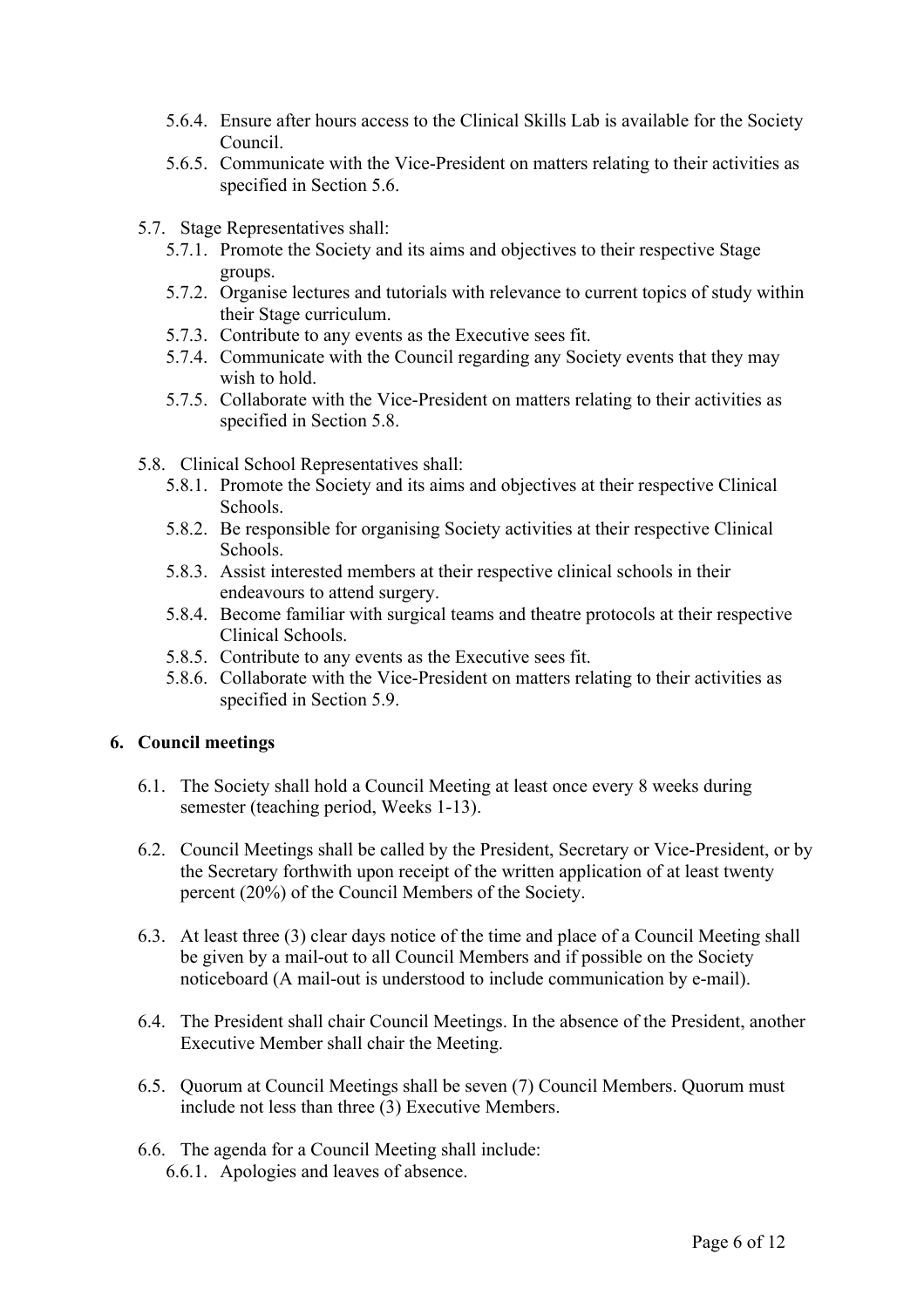- 6.6.2. Minutes of the previous meeting.
- 6.6.3. Correspondence.
- 6.6.4. Reports of Executive Members and the Immediate Past President.
- 6.6.5. General Business.
- 6.7. A Council Meeting of the Society has power to carry motions relating to the affairs of the Society by a simple majority vote of those members present and voting, including:
	- 6.7.1. Giving direction to the Executive
	- 6.7.2. Determining the use of the finances and other assets of the Society.
	- 6.7.3. Instituting Committees for any purpose of the Society and co-opting Society members onto any Committee
	- 6.7.4. Dismissing Council Members under Sections 4.5, 4.6 and 4.7 of the Constitution

### **7. General Meetings**

- 7.1. The Society shall hold General Meetings as required during semester (teaching period, Weeks 1-13).
- 7.2. The Secretary may at any time, for any worthy purpose, call a General Meeting, and shall do so forthwith upon receipt of the written application of twenty percent (20%) of Ordinary Members of the Society stating the purposes for which the meeting is called. The business debated at a General Meeting shall be confined to the purposes named in the notice.
- 7.3. Except as provided in Clause 9, the Secretary shall give at least seven (7) clear days notice of the time and place of a General Meeting through by a mail-out to all Members and if possible on the Society noticeboard. (A mail-out is understood to include communication by e-mail.)
- 7.4. Quorum at General Meetings shall be the lesser of one-third of the Ordinary Members or fifteen (15) Ordinary Members. If within thirty minutes from the time appointed for the meeting a quorum is not present, the meeting, if convened upon the requisition of members, shall be dissolved. In any other case, the meeting shall stand adjourned until the same day in the next week, at the same time and place. If, at such an adjourned meeting a quorum is not present, those members who are present shall be a quorum and may transact the business for which the meeting was called. The Secretary shall give fresh notice of such an adjourned meeting.
- 7.5. The procedure at all meetings shall follow the normal rules of debate.
- 7.6. The agenda for a General Meeting shall include:
	- 7.6.1. Opening and welcome
	- 7.6.2. Apologies and leaves of absence
	- 7.6.3. Minutes of the previous meeting
	- 7.6.4. Business arising from the minutes
	- 7.6.5. Correspondence
	- 7.6.6. Motions on notice
		- 7.6.6.1. Reports of Executive Members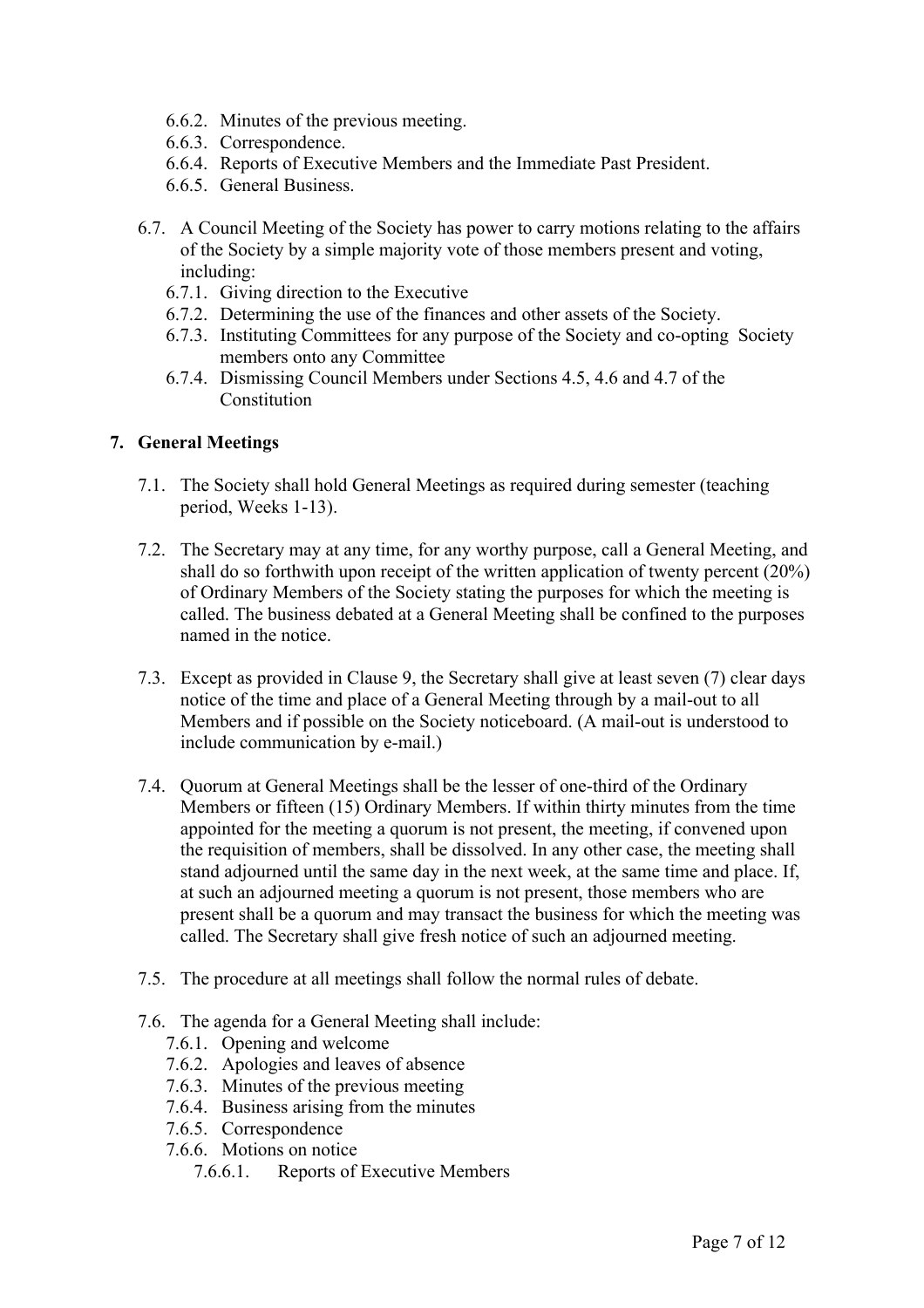- 7.6.6.2. Other reports
- 7.6.6.3. General business
- 7.6.6.4. Date of the next meeting
- 7.7. A General Meeting of the Society has the same powers as an Ordinary Meeting, and may also carry the following motions on notice relating to the affairs of the Society by a two-thirds majority vote of those members present and voting:
	- 7.7.1. Granting Honorary Membership
	- 7.7.2. Filling vacancies on the Executive
	- 7.7.3. Repealing motions and the effect of motions carried at an Ordinary Meeting
	- 7.7.4. Amending the Constitution
	- 7.7.5. Dismissing Executive Members for reasons other than that in 4.3 of the Constitution, provided that the Executive Member is given reasonable right of reply
	- 7.7.6. Dissolving the Society

### **8. Annual General Meeting**

- 8.1. The Society shall hold an Annual General Meeting annually.
- 8.2. The Annual General Meeting shall be convened for the following purposes:
	- 8.2.1. To receive a report and statement of accounts for the preceding financial period
	- 8.2.2. To elect an Executive and Committee for the ensuing term
	- 8.2.3. To transact any other business, notice of which shall be duly submitted to the Secretary.
- 8.3. The Secretary shall give at least fourteen (14) clear days notice of the time and place of the Annual General Meeting by a mail-out to all Members and if possible on the Society noticeboard. (A mail-out is understood to include communication by email.)
- 8.4. The Annual General Meeting shall be held between 9am and 9pm at a place on a campus of The University of Sydney during semester (teaching period, Weeks 1- 13). The Annual General Meeting shall be chaired by the President or an Executive Member not standing for election to any position.
- 8.5. Quorum at the Annual General Meeting shall be the lesser of one-third of the Ordinary Members or fifteen (15) Ordinary Members.
- 8.6. The agenda for the Annual General Meeting shall include:
	- 8.6.1. Opening and welcome
	- 8.6.2. Apologies and leaves of absence
	- 8.6.3. Minutes of the previous meeting
	- 8.6.4. Business arising from the minutes
	- 8.6.5. Correspondence
	- 8.6.6. Motions on notice
	- 8.6.7. Annual Reports
		- 8.6.7.1. President
		- 8.6.7.2. Treasurer
		- 8.6.7.3. Secretary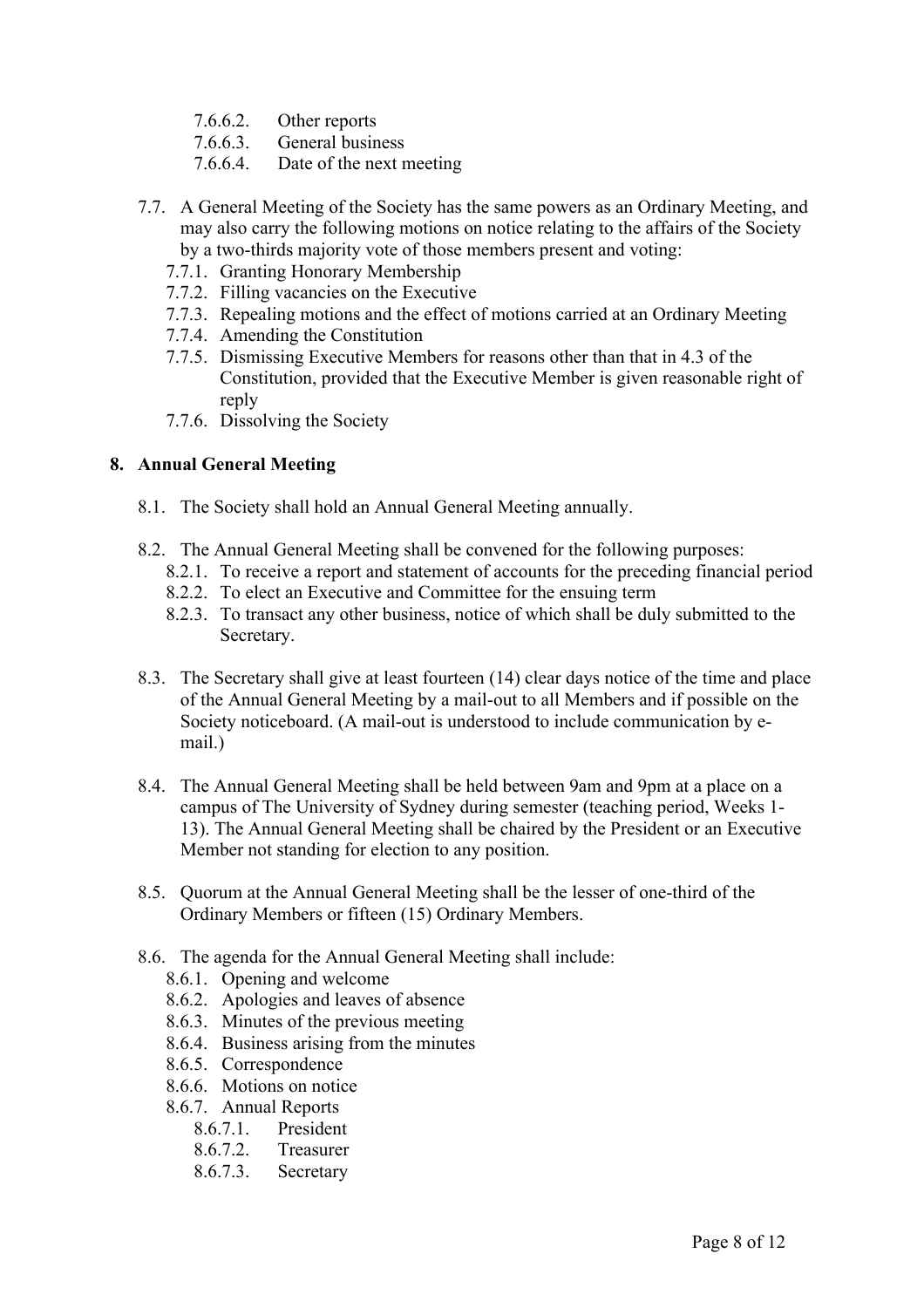- 8.6.7.4. Other Council Members
- 8.6.8. Election of the Executive
- 8.6.9. Election of the Committee
- 8.6.10. General business

# **9. Elections**

- 9.1. The Council shall be elected at the Annual General Meeting each year.
- 9.2. Only Ordinary Members, and Honorary Members who would otherwise be eligible for Ordinary Membership, shall be eligible to be candidates for election or to vote in the election.
- 9.3. The term of the Council shall commence immediately following the close of the Annual General Meeting and conclude at the close of the Annual General Meeting in the following year.
- 9.4. The Secretary shall give at least fourteen (14) days notice of the time and place of the annual elections by a mail-out to all Members and if possible on the Society noticeboard. (A mail-out is understood to include communication by e-mail.) The notice shall state:
	- 9.4.1. The time, date and venue of the election
	- 9.4.2. That only Ordinary Members, and Honorary Members who would otherwise be eligible for Ordinary Membership, shall be eligible to be candidates for election or to vote
- 9.5. In order to stand for election, candidates must be nominated, their nomination seconded and they must accept this nomination.
- 9.6. In order to be nominated for, or elected to, an Executive position, candidates must have previously served for a minimum of one (1) year on the committee.
- 9.7. Before an election the Executive shall nominate a suitable person, not being a candidate for election, to act as Returning Officer. The Returning Officer shall be charged with the conduct of the election, and may appoint suitable persons, not being candidates for election, as Deputy Returning Officers.
- 9.8. Voting shall be conducted by show of hands, unless 50% of members present require a secret ballot. Voting shall be First Past the Post.
- 9.9. The General Body of the Society may, in a General Meeting, elect any Ordinary Member of the Society to fill any casual vacancy that may occur in the Executive. (A casual vacancy occurs when an Executive Member is dismissed from the Executive or resigns before the term of office has expired.)

# **10. Alteration to the Constitution**

10.1. This Constitution may be amended by a two-thirds majority of those Ordinary Members and Honorary Members who would otherwise be eligible for Ordinary Membership in attendance at any General Meeting, provided that: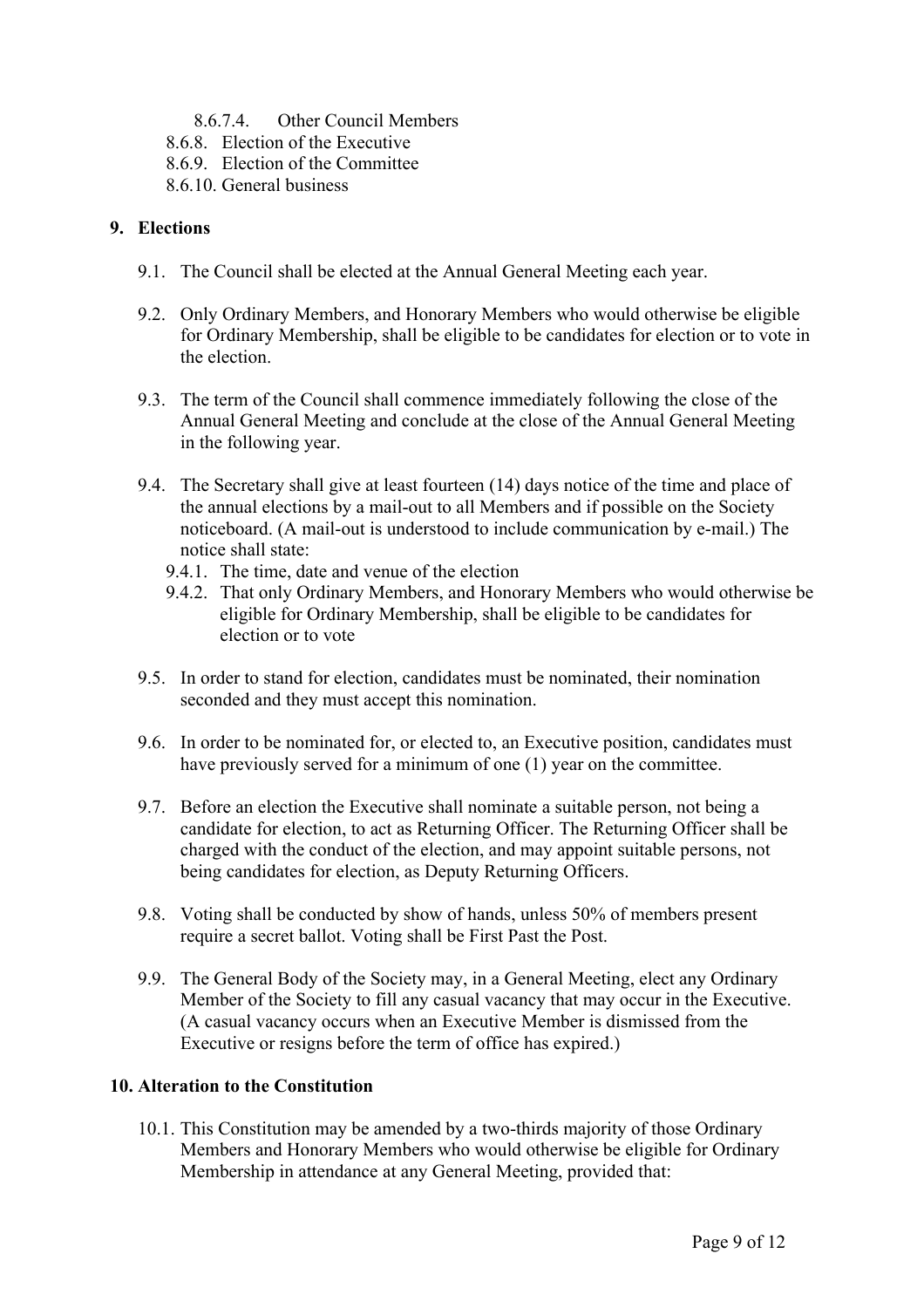10.2. the Secretary has given at least fourteen (14) clear days notice of those proposed changes to all Members by a mail-out to all Members and if possible on the Society noticeboard. (A mail-out is understood to include communication by e-mail.)

### **11. Property and Finances**

- 11.1. All property of the Society shall be vested in the Council, and shall be dealt with in such manner as directed by the Society in an Ordinary Meeting.
- 11.2. The Society shall maintain a bank account.
- 11.3. All payments of the Society shall be by cheque, signed by at least two members of the Executive, one of whom must be the Treasurer.

#### **12. Dissolution**

- 12.1. The Society may be dissolved by resolution of a two-thirds majority vote of those members present and voting at a General Meeting. If on the dissolution there remain any monies or property, they shall be transferred to a cultural, charitable or educational organization as the Society in a General Meeting may resolve.
- 12.2. The Secretary shall give at least fourteen (14) days notice of the time and place of such a General Meeting by a mail-out to all Members and if possible on the Society noticeboard. (A mail-out is understood to include communication by e-mail.)

#### **13. Inactivity**

13.1. The Society shall be deemed inactive after any continuous six month period in which the Society does not hold any events or engage in financial activity. If upon inactivity there remains any monies or properties, the Division of Surgery within the University of Sydney shall become signatories of the Society account and the Division of Surgery shall control such properties and held in trust. After a further six month period, all money will be deposited into Division of Surgery trust account, and will be returned to the Society should it reform. After a total of eighteen months inactivity, all Society funds will be transferred to the Division of Surgery general account.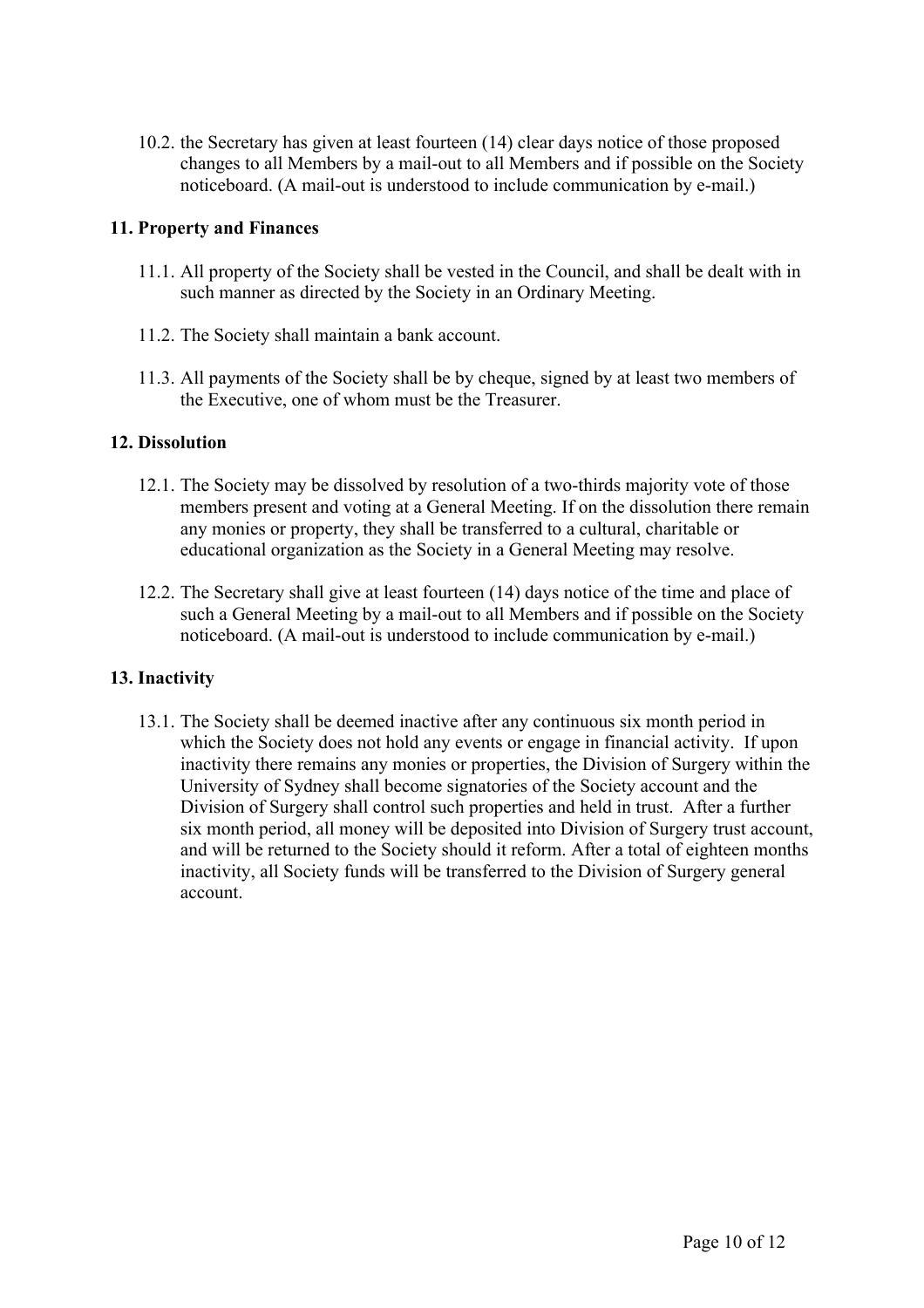# **14. Adoption of the constitution**

President's signature Date

Secretary's Signature Date